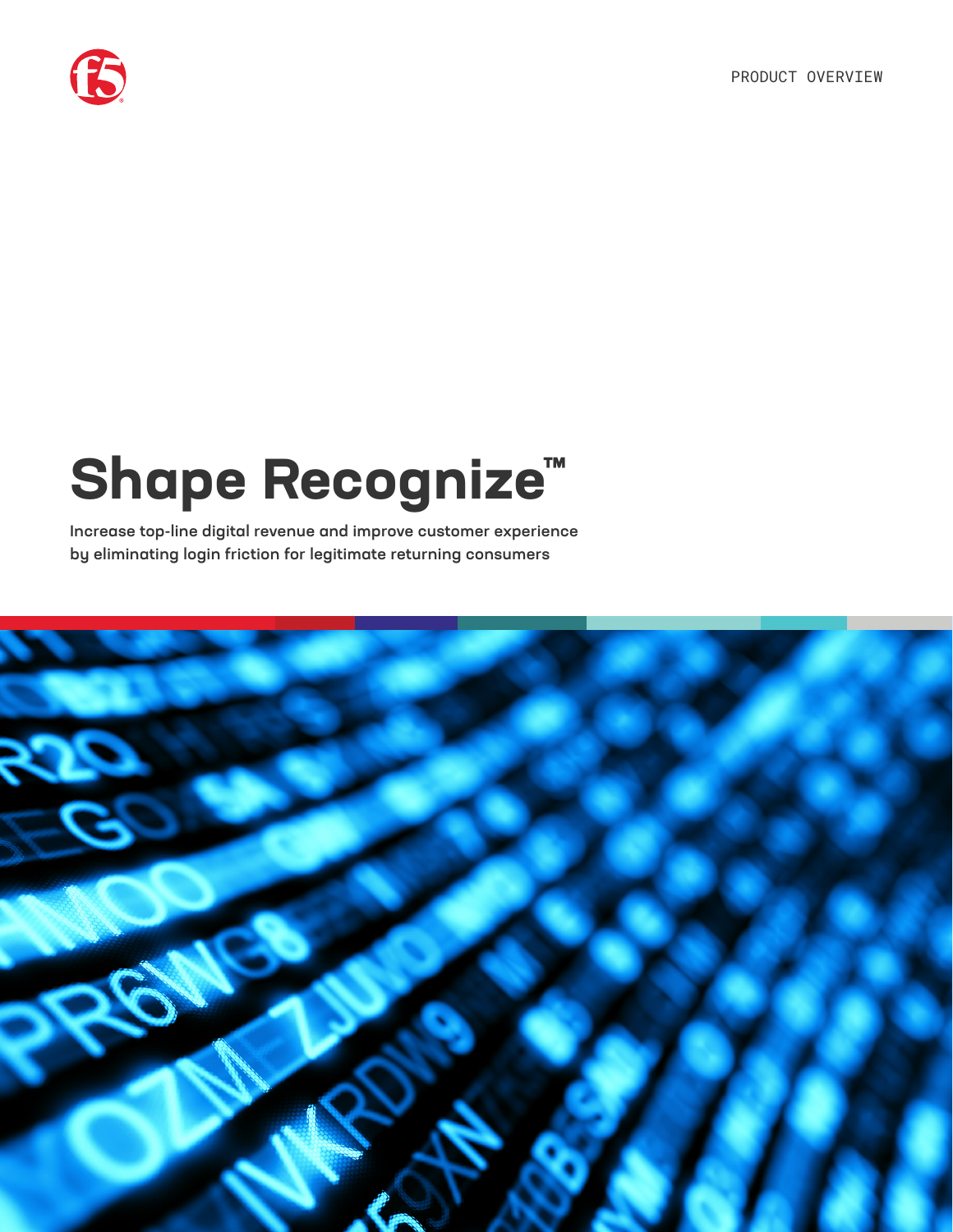## **Some Security Trade-offs Frustrate Legitimate Consumers and Impact Revenue**

In a hyper-competitive digital market, consumers have many choices at their fingertips. Often, the ability to quickly login, research and transact is a key competitive advantage and makes for happy, repeat customers.

For many brands, the tension between friction-free consumer experiences and application security can lead to compromises that directly impact business outcomes. For example, many B2C web applications aggressively limit web session length in an attempt to deliver improved app security, but doing so can also frustrate legitimate repeat customers. For typical B2C web applications, up to 30% of legitimate human traffic struggles to successfully login.

Now, organizations have a new tool to remove the tension between friction-free e-commerce and security: Shape Recognize. Shape Recognize allows B2C organizations to provide secure persistent login, like Amazon, GMail and PayPal (90 days or more); this change can help drive a 1-2% increase in online revenue.

## **Shape Recognize Helps Find and Recover Legitimate Users Experiencing Re-authentication Distress**

Shape Recognize rescues known, good consumers from the frustration of excessive logins and re-authentication, helping brands safely grow top-line revenue. Shape Recognize achieves this by accurately identifying, in real-time, returning consumers and other legitimate consumers through the power of deep analytics and the broad reach of the Shape network. With this insight, your web applications can dynamically reduce or eliminate login friction, capturing increased revenue while delivering frictionless experiences for legitimate customers and other returning consumers.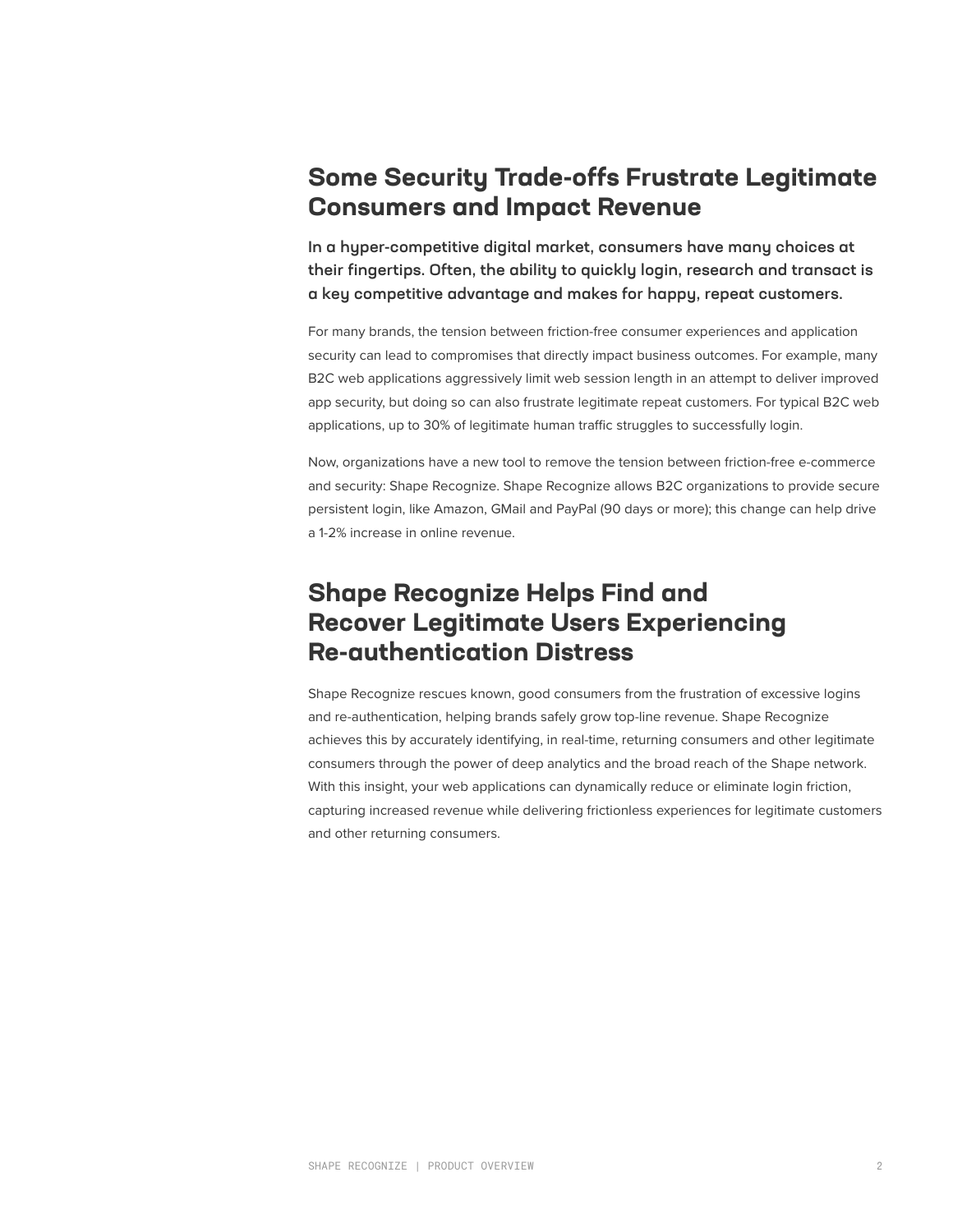**Figure 1:** Grow top-line revenue while helping legitimate users in distress



#### SHAPE RECOGNIZE

- Increase in top-line revenue by up to 2%,
- Increase repeat customer share of wallet.
- Enhance customer usability.
- Lower support cost.

### **How It Works**

Shape Recognize leverages a proven architecture that is deployed to defend ~40% of the B2C brands in the Fortune 500 from fraud and abuse attacks. Everything that Shape learns and uses over one billion times per day to defeat application attacks can now be leveraged to enhance the consumer experience for known legitimate consumers.

Every time a web application session is initiated, Shape Recognize leverages a proprietary set of signals and advanced analytics to deliver a real-time recommendation.